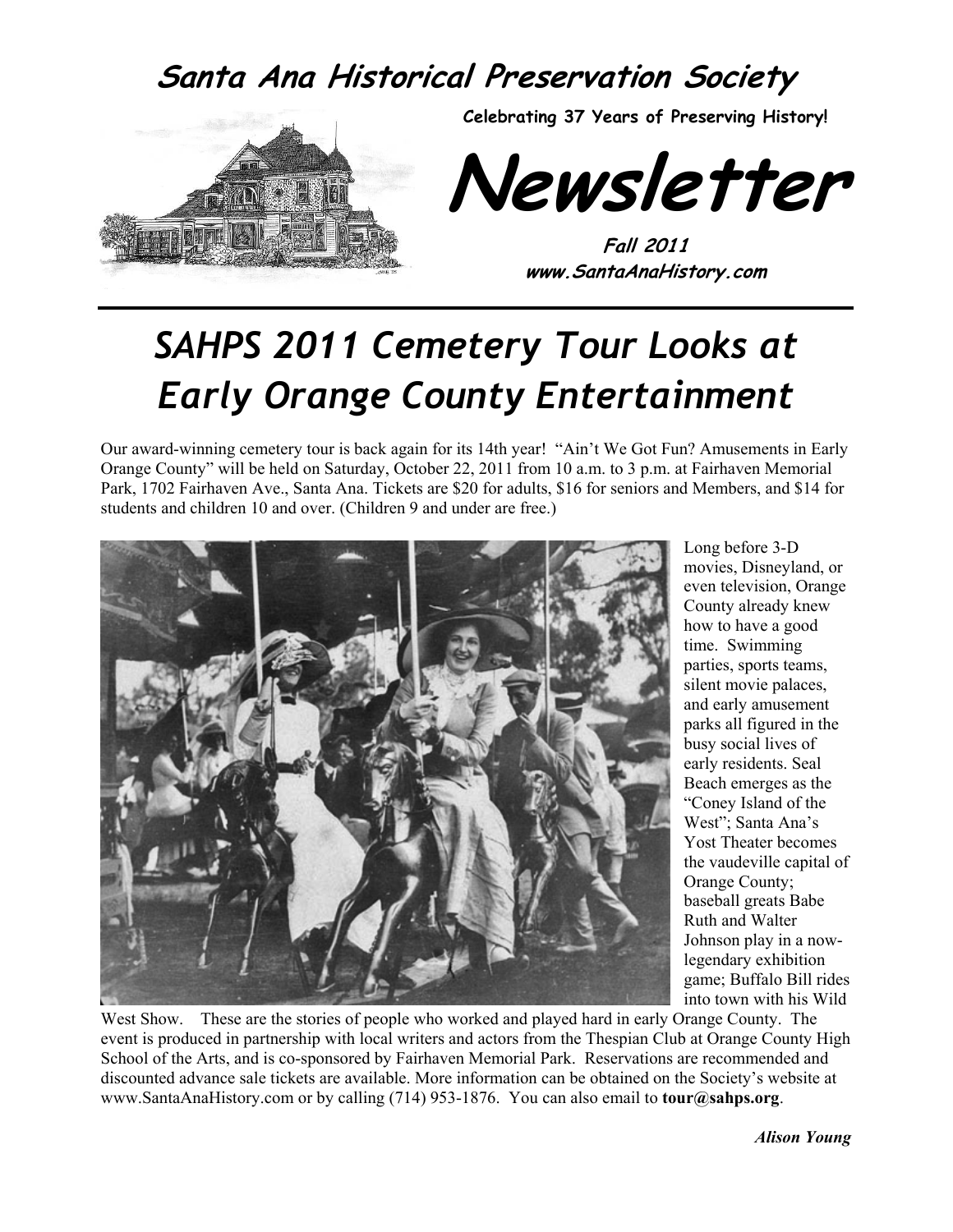#### **CARGE AND A SERVER AND CARGE AND A SERVER**

#### *From the President*

Hidden talents? Our Board members, associates and volunteers continue to surprise us by displaying skills they did not even realize they had. Tapping into work experience, hobbies, and life skills to assist a non-profit can be a great way to expand your talents and have fun at the same time.

A great example: several of us, who were already skilled at writing memos and technical papers at work, unleashed the fun side of our writing talents by creating scripts for the Cemetery Tour. We love the writing, and seeing our work acted out by talented actors from OC High School of the Arts is a wonderful bonus.

Are you a parent, grandparent, or the oldest of a group of siblings? What better experience for working with and managing a large group of volunteers for a Society project?

Do you love sewing? Help us create and maintain our costume collection.

Are you a home decorating fan? Help us come up with creative ideas for props and "Set" decorations at our Cemetery Tour.

Are you a social person who loves to meet new friends and chat? Docent, or be a gift shop salesperson at our open houses or other events.

Is project management your forte at work? Coordinate a project for us—I guarantee our projects are much more fun than the ones you have at work!

So think about all the talent and experience you have, and please consider sharing your "hidden talents" with the Society.

#### *Alison Young, President*

The Santa Ana Historical Preservation Society's newsletter is produced by the Society for its members and other friends. We are proud to say that the Society is an all-volunteer 501c3 non-profit organization with no paid staff members. All donations and memberships go directly to our education and preservation projects.



*A Legacy of Preservation since 1974.* 

#### **Santa Ana Historical Preservation Society 2011 Board of Directors**

| <b>President</b><br>Vice President<br>Treasurer | Alison Young<br>Vacant<br>Roberta Reed |  |  |
|-------------------------------------------------|----------------------------------------|--|--|
| <b>Acting Secretary</b>                         | Ann Moerer                             |  |  |
|                                                 |                                        |  |  |
| <b>Directors</b>                                |                                        |  |  |
| April Bettendorf                                | Lisa Pitsenbarger                      |  |  |
| Max Schmidl                                     |                                        |  |  |
|                                                 |                                        |  |  |
| <b>Associate Directors</b>                      |                                        |  |  |
| Nathan Reed                                     | Tim Rush                               |  |  |
| Olivia Preston                                  | Oscar Lopez                            |  |  |
| Guy Ball                                        | <b>Bev Schauwecker</b>                 |  |  |
| Ray Poppa                                       | Toni Kimball                           |  |  |
| Ben Grabiel                                     | Alan Lawson                            |  |  |
| Jeff Dickman                                    |                                        |  |  |

#### **Newsletter Editor: Max Schmidl**

*Cover House illustration by Ann Berkery Special thanks to contributors Wayne Curl, Jeannie Gillett, Toni Kimball (staff photographer), Oscar Lopez, (assistant staff photographer), Lisa Pitsenbarger, Roberta Reed, and Alison Young.*  To contact the newsletter editor directly, please email **editor@sahps.org**.

All material in this issue is copyrighted 2011 by the Santa Ana Historical Preservation Society, 120 Civic Center Drive West, Santa Ana, California 92701-7505. Our house phone and message line is (714) 547-9645.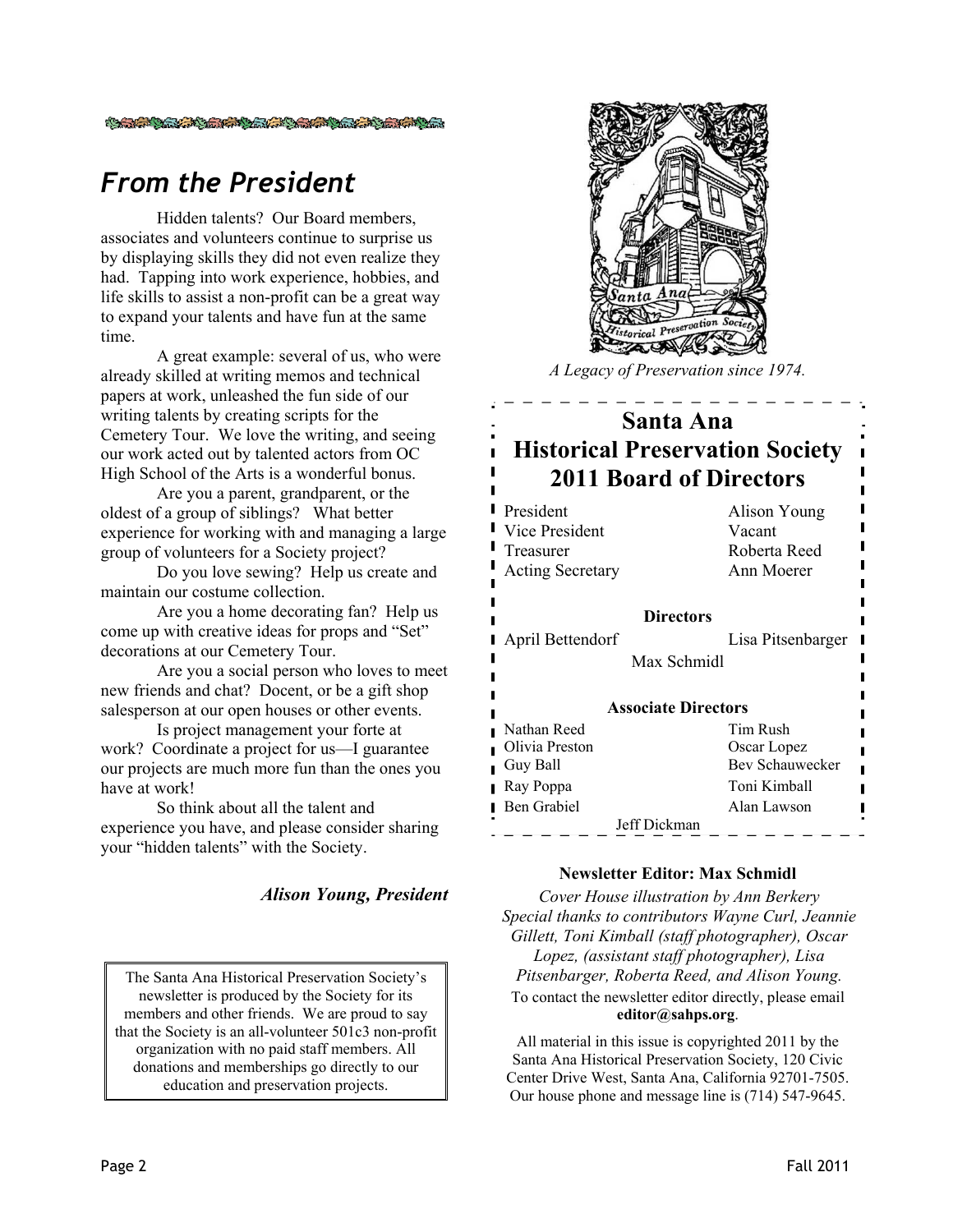

*Extras in character preparing for their Ghost Girls debut.* 

# *"Ghosts" at the Howe-Waffle House*

 Recently, "things that go bump in the night" at the Howe-Waffle House have not been ghostly visitors, they've been from Hollywood! Thomas Bond, the director, gathered his cast and crew on August 30 at the Howe-Waffle House to film a television pilot called *Ghost Girls*. Lisa Pitsenbarger, Toni Kimball and Wayne Curl from SAHPS were on hand to make sure the House was safe during the filming.

 It was a long night, with filming continuing well into the next morning. In the lulls between filming we talked to the actors and production staff. As you can imagine, they were a lively bunch and very entertaining. Scenes were filmed outside in the parking lot, front parlor, entry hall, the Doctor's bedroom, and upstairs bathroom. A few lucky locals were recruited as extras: Lynn and Mackenzie Warner, Eris Young and Wayne Curl.

 If the pilot is picked up there will be the potential for a lot more filming at the House. Who knows, maybe a star is born! We will keep you posted as to the air date…

*Wayne Curl* 

#### *Salvage Sale Success And Seeking New Donations*

The weekend of August  $27<sup>th</sup>$  and  $28<sup>th</sup>$  saw a flurry of activity at our most recent salvage sale. Many unique items including vintage claw footed bathtubs and murphy beds rescued during our Historical Lacy Neighborhood Salvage Project found new homes.

Do you have anything antique that no longer fits into your decor? Do you have an antique that's been collecting dust in your attic or shed and could use a better home? Perhaps you have some of grandma's leftover china or a piece of art that no longer is your taste?

Or, are you looking for that perfect antique picture rack? Are you replacing the windows or tubs in your old home? Maybe you are just a curious local looking to fix up your home.

If so, you should call us! We are always looking for new antiques to sell to local customers in order to finance the upkeep of the house and events. We also have a large amount of salvage, thanks to the efforts of the Friends of Lacy that we'd love to put to good use in the community!

We are requesting antique or vintage items: from jewelry to knick-knacks to furniture. We have a number of home repair items like those listed above to sell on a first come, first served basis. Call Lisa Pitsenbarger at (714)788-9148 to arrange for your donation or salvage purchase. Donations are tax-deductible and we provide receipts for all contribution and sales.

Rest assured all donations will go directly to SAHPS to benefit the Howe-Waffle house. Of course, this means you'll want to stop by our gift shop during events to see what fascinating new antiques we have to sell as well!

### *Next Salvage Sale*

 If you missed our last sale event, we have great news for you! Many one-of-a-kind architectural elements will be offered at our upcoming sale. Make sure you're on our email list (email to **enews@sahps.org**) or keep an eye on our website for details as they become available.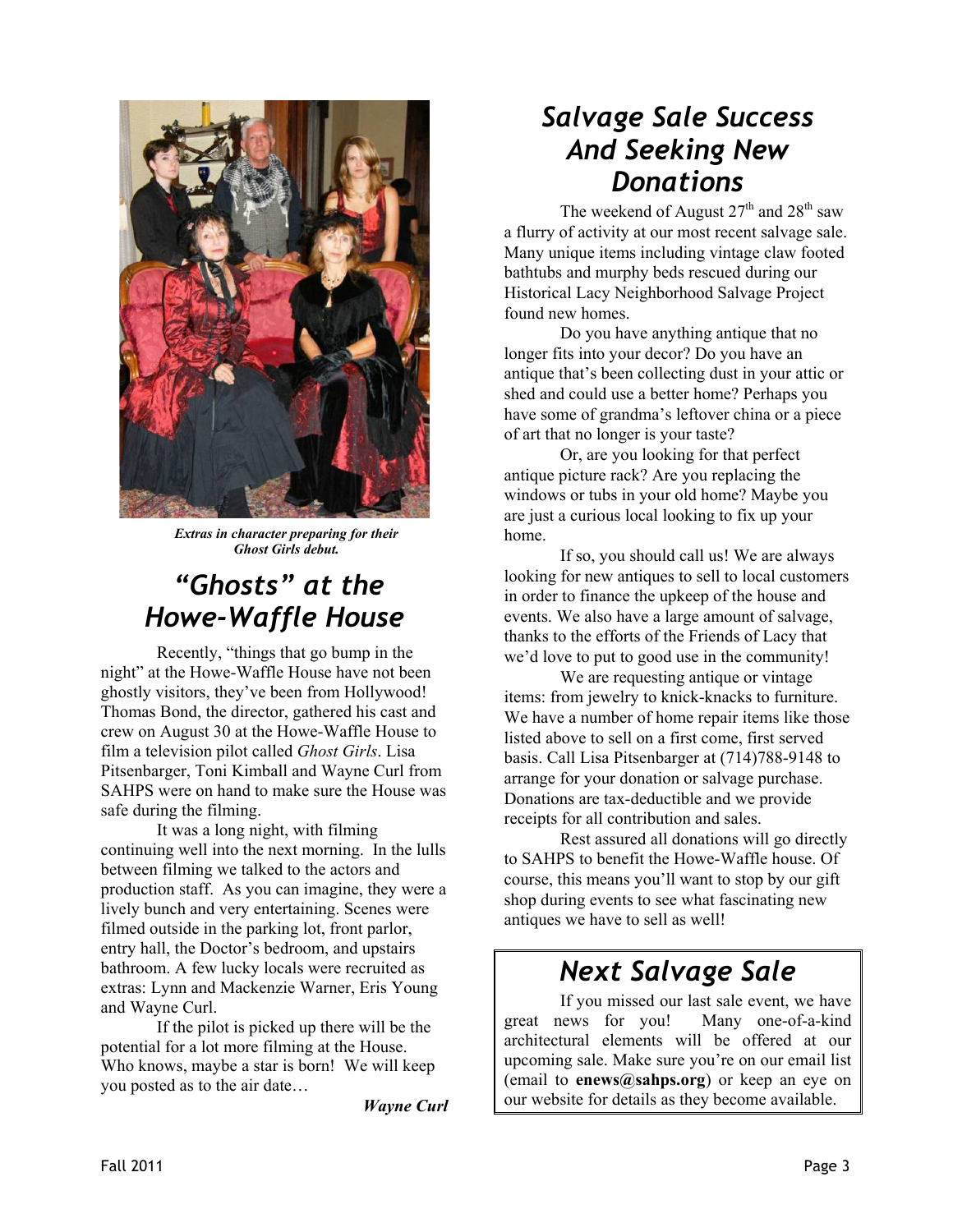

**Stunning vintage staircase rescued during the Lacy Salvage Project** 



# **WANTED:**

Our lovely Dr. Howe Waffle House is in need of an area rug for the Pulati Room, our exhibit of Santa Ana memorabilia in a room dedicated to the memory of long-time resident & SAHPS friend Evalene Pulati.

The ideal size for the rug would be 8x10 or 10x12. It's fine if it is a bit worn, and of course a bit of age would fit in well with the rest of the house.

If you have something suitable that you would like to donate, please contact us at (714)547-9645. Thank you!



**One of the fascinating creatures Colleen Williams encountered in the Everglades National Park** 

# *Where is She Now?*

 As we reported in the spring newsletter, our Board of Directors Secretary and Newsletter Editor, Colleen Williams, was preparing to depart Southern California to take a new position as an intern with the Southern Florida Collection Management Center in Everglades National Park, Florida. While we were thrilled for her opportunity to use her years of training in this new role, we all miss her very much (especially the new Newsletter Editor)! But where is she now? And did she survive the GIANT BUGS and even BIGGER ALLIGATORS???

 Not only did Colleen survive the wilds of the Everglades, but she thrived, and learned skills in her brief internship that will benefit her throughout her career. Although she misses her friends in Florida and the beautiful natural environment, it was time to move on to her next internship at the lovely Longwood Gardens in Pennsylvania. Colleen is excited to live and work in such a beautiful and historic place.

 At last report, Colleen had just been awarded her Masters of Library and Information Science! We all send her our congratulations and wish her all the best in her new adventure.

*Max Schmidl*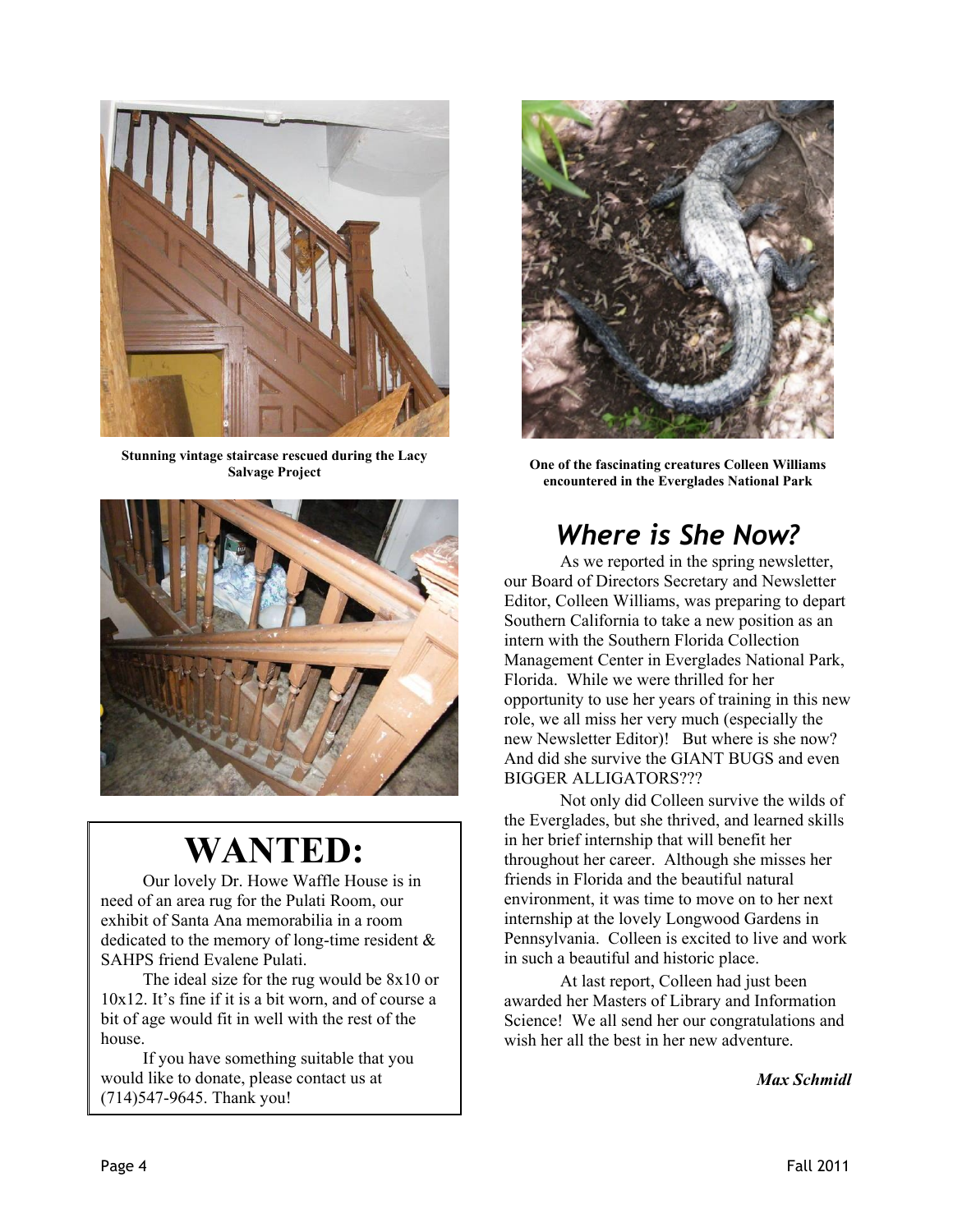#### *Carousel of Cupcakes The 2011 Annual Membership & Awards Meeting*

 Our July 2011 Annual Membership and Awards Meeting was a fun filled event in keeping with our upcoming Cemetery Tour theme, "Ain't We Got Fun? Amusements in Early Orange County." The gazebo was transformed into a Victorian carousel complete with calliope music. Dr. Howe-Waffle took a break from her medicinal duties to decorate the rooms for a summer carnival, creating a joyous atmosphere for all her visitors!

 Members were greeted in the dining room by a charming vintage carousel animal loaned by Ed and Patty Cote. In addition, Debbie McEwen graciously loaned us items from her vast collection of carousel memorabilia. We served lovely decorated cupcakes and cotton candy and everyone had a chance to win a delicious cake in the rubber ducky pond drawing. .

 The Boukai Family, our 2011 Preservation Award Winner, was presented with a beautiful plaque honoring the crucial part they have played in our mission of historic preservation. Our special guest speakers, Jeff Dickman and Phil Chinn, inspired members with an exciting presentation: "Clash of the Titans: Historic Preservation vs. Urban Renewal," recalling the long road to a beneficial settlement between the Friends of the Historical Lacy Neighborhood and the City of Santa Ana.



*Maya Boukai accepts the SAHPS Preservation Award from Board Treasurer Roberta Reed honoring her family's contribution to our mission of historic preservation.* 



*Carousel of delicious cupcakes* 



*Ann Moerer with member Rob Rusby and special guest speaker Jeff Dickman* 



*Retiring Board members Wayne Curl and Ray Poppa were honored at the Annual Membership & Awards Meeting for their many years of service to SAHPS*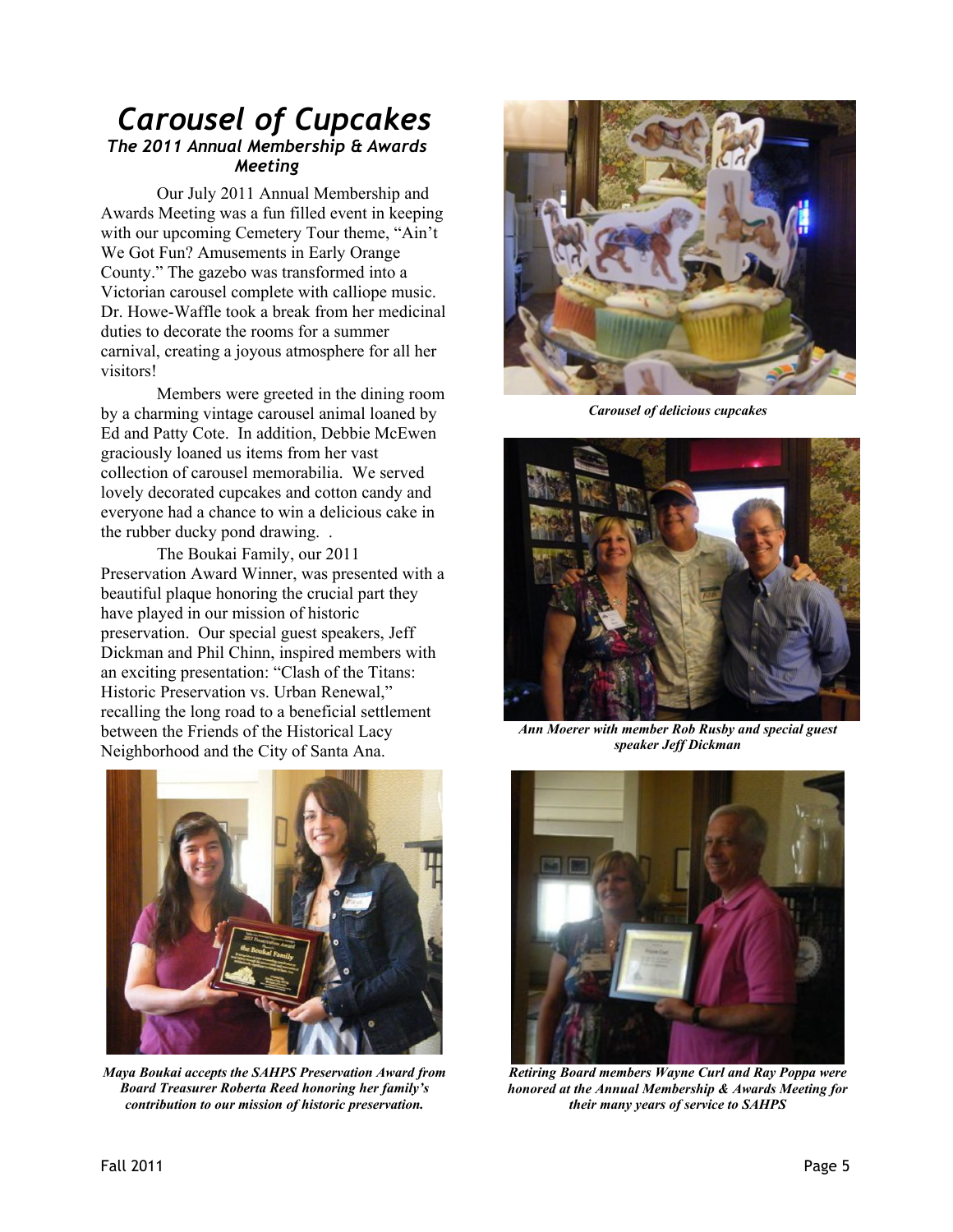

*Rubber ducky pond ready for cake drawing* 

### **Upcoming Events**

**Annual Cemetery Tour:** Learn about early Orange County amusements in the beautiful historic Fairhaven Cemetery: Saturday, October 22 with tours starting between  $10:00 - 3:00$  pm.

**Downtown Walking Tour:** Saturday, December 3rd, beginning at 2:00 pm.

**Holiday Open House:** Saturday, December 3rd from 12:00-4:00 pm.

#### *SAHPS Special Guest Speaker at Morrison Park*

 On August 25, 2011, SAHPS had the privilege to be invited as a guest speaker at the Morrison Park Neighborhood meeting. Roberta Reed presented the topic "We're Not Your Grandmother's Historical Society," and educated the neighborhood on how and why the historical society was founded, shared many of our accomplishments, invited residents to be a part of the Society in a variety of ways, and, of course, put in a plug for the Cemetery Tour! It was a very nice evening of meeting new friends and even getting re-acquainted with some old friends!

 If your neighborhood is looking for a guest speaker and is interested in Santa Ana and/or Orange County History, SAHPS would love to visit your neighborhood meeting! We can speak on the history and present work of SAHPS, like we did at Morrison Park, but we can also speak on a variety of local history topics, if that is of interest. To schedule a presentation, please call us at (714)547-9645, and leave a message, and we will get back to you as quickly as possible.

# *Smithsonian Magazine's Museum Day*

 The Smithsonian Magazine's Museum Day Open House on September 24<sup>th</sup> (in place of the usual October Open House) was a huge success! Over a hundred people, many who had never visited before, toured the Howe-Waffle House. Our docents were kept busy with a constant stream of eager, interested families and individuals. All left with a little more knowledge and a big smile, and many with something special from our gift shop.

 This is the fourth year the Howe-Waffle House has participated in the Smithsonian sponsored "Museum Day." The Old Orange County Courthouse also participated with free tours of the facility and a movie screening. With groups bouncing back and forth it was a busy day of history for all!

# *e-News Opportunity*

 As you probably know, it costs us 44 cents to mail out every newsletter. That doesn't seem like much, but when you take into account several newsletters per year times the number of people on our mailing list, it adds up to a lot of postage, to the tune of nearly \$600 per year.

 We understand that some people do not have computer access and need their newsletter mailed. Still others just really like the feel of holding it in their hands when they read it. But for the rest of you, would you consider allowing us to deliver your newsletter electronically? The advantages to you are that you receive it more quickly, since we don't have to prep the mailing, and you receive a full color version, instead of the black and white version we mail. The advantages to us are that we save the cost of postage and printing, as well as time spent in mailing preparation.

 If you would be willing to "cancel" your mailed version of the newsletter and convert to electronic delivery, please email us at **enews@sahps.org** and let us know. And for those of you who have already converted, we thank you for going green with us!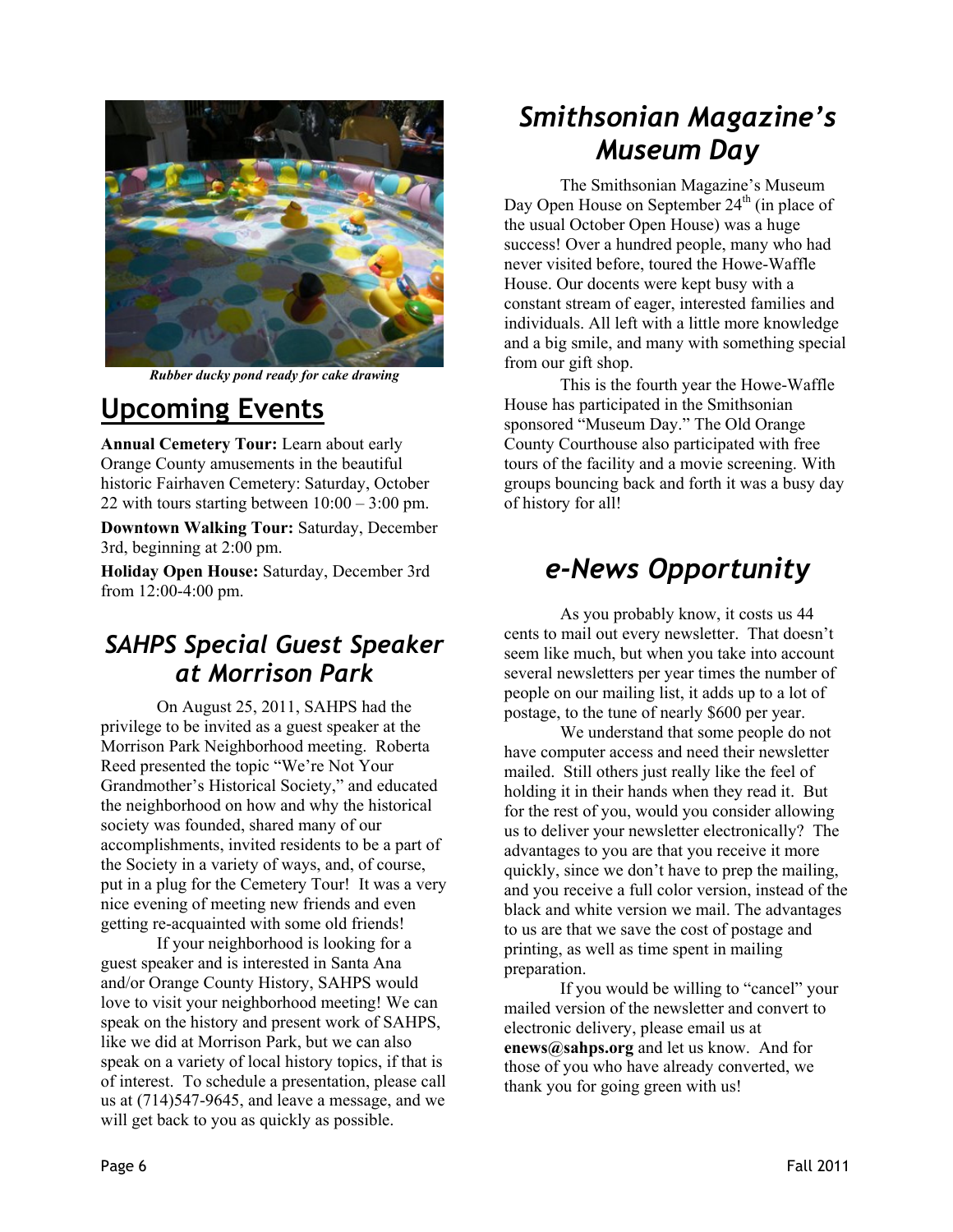### *Membership Renewal Season is Almost Here*

 It's that time of year already! 2012 is only three short months away, which means that we are three short months away from needing to renew our SAHPS memberships!

 We will be conducting our annual membership drive in early 2012, but we would be happy to renew your membership now, if you like. Keep in mind that SAHPS membership is tax deductible, so if you need an extra tax deduction this year, here is your opportunity! Alternatively, if you prefer to postpone that tax deduction until next year, that's okay too, but please don't forget to renew!

 For those who are not already members, we ask that you would consider joining us. According to our by-laws, new members joining in the fourth quarter of the year are considered members for the entire following year. That's like getting 3 months membership free! So please consider using the form below to join like-minded preservationists and become a member!

 And the gift of membership in SAHPS is a wonderful way to remember your history loving friends during the holidays!

# *SAHPS Partnering in New Preservation Battle*

 The Sexlinger house and orange orchard at 1584 E. Santa Clara Ave. is in danger of being destroyed and replaced with 24 two-story houses, proposed by the TAVA Development Company. The property is the last intact orange orchard in Santa Ana, and includes a 1914 Craftsman bungalow house built by George and Sophia Sexlinger, which was occupied by the Sexlinger family for all of its existence, until daughter Martha died in 2006. The project will likely go for approval from the City Planning Commission and City Council in the next few months.

 The Santa Ana Historical Preservation Society has partnered with the Save Our Orchard Coalition (SOOC), in support of preservation of the site as a center for urban agriculture.

 We encourage you to become involved in this cause by: sending a letter to the City Council expressing your opposition to the project; asking your neighborhood to support these efforts; signing our online petition; volunteering to help; and donating to the cause – checks may be made payable to SAHPS. More information is available at **www.saveourorchard.org** or email **defendourorchard@gmail.com**.

 Thank you for your support and the support of the SAHPS ! ! !

*Jeannie Gillett, SOOC*

#### **Help us continue our efforts to preserve, to educate, and to celebrate Santa Ana and early local History**

*Renew or join at the \$100 level (or above) and receive a copy of*  **Santa Ana: 1940-2007***,* **Early Santa Ana, Santa Ana in Vintage Postcards, Logan Barrio, Civil War Legacy in SA,** *or* **Orange County Blossoms** *as a free gift as our thanks for your extra support.* 

**Membership Dues:***Individual/Family - \$15-49; Business - \$20-100; Supporter - \$50-99; Patron - \$100-249; Benefactor - \$250-1,000;* 

|                                     | $1.900$ $1.000$ $2.77$ , Deficiated $2.500$ ,                                        |       |             |
|-------------------------------------|--------------------------------------------------------------------------------------|-------|-------------|
| Enclosed is a check for (or charge) |                                                                                      | for a | membership. |
|                                     | (If \$100 or over, please circle the book above that you would like us to send you.) |       |             |

Name \_\_\_\_\_\_\_\_\_\_\_\_\_\_\_\_\_\_\_\_\_\_\_\_\_\_\_\_\_\_\_\_\_\_\_\_\_\_\_\_\_\_\_\_\_\_\_\_\_\_\_\_\_\_\_\_ Phone \_\_\_\_\_\_\_\_\_\_\_\_\_\_\_\_\_\_\_\_\_\_\_\_\_\_

Address \_\_\_\_\_\_\_\_\_\_\_\_\_\_\_\_\_\_\_\_\_\_\_\_\_\_\_\_\_\_\_\_\_\_\_\_\_\_\_\_\_\_\_\_\_\_\_\_\_\_\_\_\_\_\_\_\_\_\_\_\_\_\_\_\_\_\_\_\_\_\_\_\_\_\_\_\_\_\_\_\_\_\_\_\_\_\_

City/State  $\Box$   $\Box$  Email  $\Box$  Email  $\Box$  Email  $\Box$  Email  $\Box$  Email  $\Box$  Email  $\Box$  Email  $\Box$  Email  $\Box$  Email  $\Box$  Email  $\Box$  Email  $\Box$  Email  $\Box$  Email  $\Box$  Email  $\Box$  Email  $\Box$  Email  $\Box$  Email  $\Box$  Email  $\Box$  Ema

**Send to: SAHPS, 120 Civic Center Dr. W., Santa Ana, CA 92701-7505**